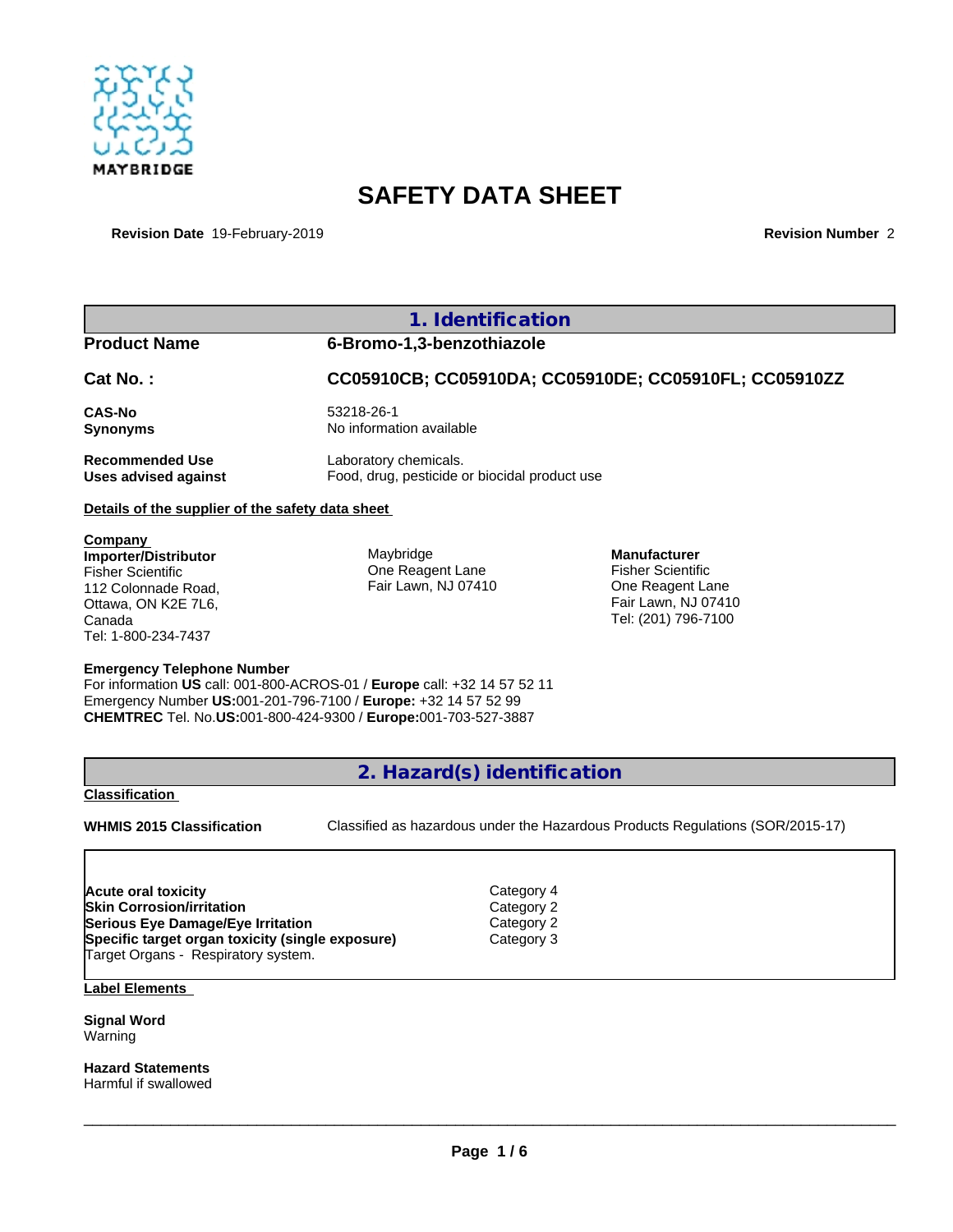Causes skin irritation Causes serious eye irritation May cause respiratory irritation



#### **Precautionary Statements Prevention**

Avoid breathing dust/fume/gas/mist/vapors/spray Wash face, hands and any exposed skin thoroughly after handling Do not eat, drink or smoke when using this product Use only outdoors or in a well-ventilated area Wear protective gloves/protective clothing/eye protection/face protection **Response** IF ON SKIN: Wash with plenty of soap and water IF INHALED: Remove person to fresh air and keep comfortable for breathing IF IN EYES: Rinse cautiously with water for several minutes. Remove contact lenses, if present and easy to do. Continue rinsing Call a POISON CENTER/ doctor if you feel unwell Rinse mouth Take off contaminated clothing

 $\_$  ,  $\_$  ,  $\_$  ,  $\_$  ,  $\_$  ,  $\_$  ,  $\_$  ,  $\_$  ,  $\_$  ,  $\_$  ,  $\_$  ,  $\_$  ,  $\_$  ,  $\_$  ,  $\_$  ,  $\_$  ,  $\_$  ,  $\_$  ,  $\_$  ,  $\_$  ,  $\_$  ,  $\_$  ,  $\_$  ,  $\_$  ,  $\_$  ,  $\_$  ,  $\_$  ,  $\_$  ,  $\_$  ,  $\_$  ,  $\_$  ,  $\_$  ,  $\_$  ,  $\_$  ,  $\_$  ,  $\_$  ,  $\_$  ,

# **Storage**

Store in a well-ventilated place. Keep container tightly closed

Store locked up

# **Disposal**

Dispose of contents/container to an approved waste disposal plant

| 3. Composition/Information on Ingredients                    |                                                                                                                      |                              |          |  |
|--------------------------------------------------------------|----------------------------------------------------------------------------------------------------------------------|------------------------------|----------|--|
| <b>Component</b>                                             |                                                                                                                      | <b>CAS-No</b>                | Weight % |  |
| 6-Bromo-1,3-benzothiazole                                    |                                                                                                                      | 53218-26-1                   | $=100$   |  |
|                                                              |                                                                                                                      | 4. First-aid measures        |          |  |
| <b>General Advice</b>                                        | If symptoms persist, call a physician.                                                                               |                              |          |  |
| <b>Eye Contact</b>                                           | Rinse immediately with plenty of water, also under the eyelids, for at least 15 minutes. Get<br>medical attention.   |                              |          |  |
| <b>Skin Contact</b>                                          | Wash off immediately with plenty of water for at least 15 minutes. If skin irritation persists,<br>call a physician. |                              |          |  |
| <b>Inhalation</b>                                            | Move to fresh air. If not breathing, give artificial respiration. Get medical attention if<br>symptoms occur.        |                              |          |  |
| Ingestion                                                    | Clean mouth with water and drink afterwards plenty of water. Get medical attention if<br>symptoms occur.             |                              |          |  |
| Most important symptoms/effects<br><b>Notes to Physician</b> | Treat symptomatically                                                                                                | None reasonably foreseeable. |          |  |

**5. Fire-fighting measures**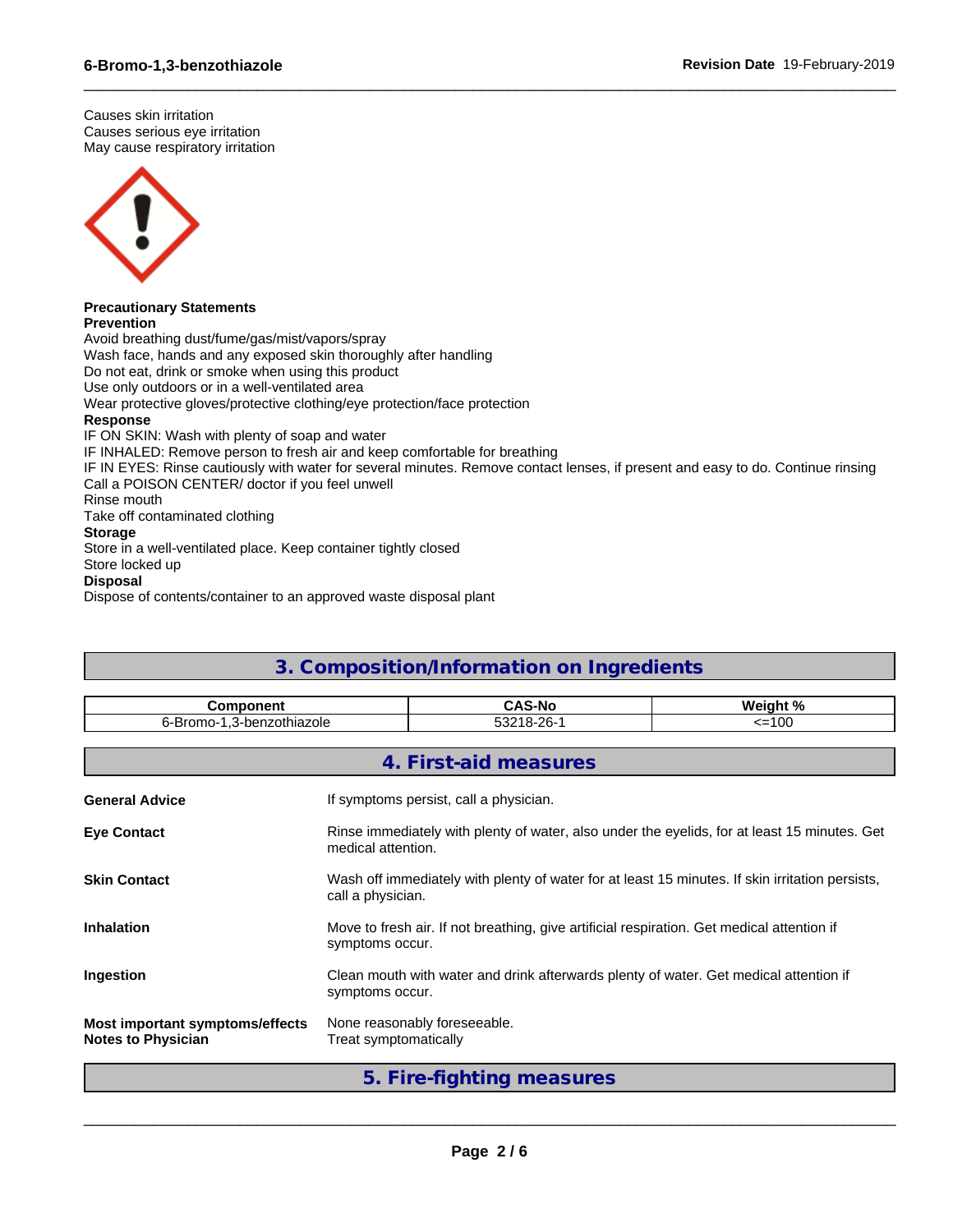| Unsuitable Extinguishing Media                                   | No information available                             |  |
|------------------------------------------------------------------|------------------------------------------------------|--|
| <b>Flash Point</b><br>Method -                                   | No information available<br>No information available |  |
| <b>Autoignition Temperature</b><br><b>Explosion Limits</b>       | No information available                             |  |
| <b>Upper</b>                                                     | No data available                                    |  |
| Lower                                                            | No data available                                    |  |
| <b>Sensitivity to Mechanical Impact No information available</b> |                                                      |  |
| <b>Sensitivity to Static Discharge</b>                           | No information available                             |  |

## **Specific Hazards Arising from the Chemical**

Keep product and empty container away from heat and sources of ignition.

# **Hazardous Combustion Products**

None known

#### **Protective Equipment and Precautions for Firefighters**

As in any fire, wear self-contained breathing apparatus pressure-demand, MSHA/NIOSH (approved or equivalent) and full protective gear.

 $\_$  ,  $\_$  ,  $\_$  ,  $\_$  ,  $\_$  ,  $\_$  ,  $\_$  ,  $\_$  ,  $\_$  ,  $\_$  ,  $\_$  ,  $\_$  ,  $\_$  ,  $\_$  ,  $\_$  ,  $\_$  ,  $\_$  ,  $\_$  ,  $\_$  ,  $\_$  ,  $\_$  ,  $\_$  ,  $\_$  ,  $\_$  ,  $\_$  ,  $\_$  ,  $\_$  ,  $\_$  ,  $\_$  ,  $\_$  ,  $\_$  ,  $\_$  ,  $\_$  ,  $\_$  ,  $\_$  ,  $\_$  ,  $\_$  ,

| <b>NFPA</b><br>Health<br>2                                      | <b>Flammability</b>                                                                                                                                                   | <b>Instability</b><br>$\Omega$                                                                                                                  | <b>Physical hazards</b>                                                                                                                                                        |
|-----------------------------------------------------------------|-----------------------------------------------------------------------------------------------------------------------------------------------------------------------|-------------------------------------------------------------------------------------------------------------------------------------------------|--------------------------------------------------------------------------------------------------------------------------------------------------------------------------------|
|                                                                 | 6. Accidental release measures                                                                                                                                        |                                                                                                                                                 |                                                                                                                                                                                |
| <b>Personal Precautions</b><br><b>Environmental Precautions</b> | information.                                                                                                                                                          |                                                                                                                                                 | Ensure adequate ventilation. Use personal protective equipment. Avoid dust formation.<br>Should not be released into the environment. See Section 12 for additional ecological |
| Up                                                              | Methods for Containment and Clean Sweep up or vacuum up spillage and collect in suitable container for disposal. Keep in<br>suitable, closed containers for disposal. |                                                                                                                                                 |                                                                                                                                                                                |
|                                                                 | 7. Handling and storage                                                                                                                                               |                                                                                                                                                 |                                                                                                                                                                                |
| <b>Handling</b>                                                 |                                                                                                                                                                       | skin, or on clothing. Avoid ingestion and inhalation. Avoid dust formation.                                                                     | Wear personal protective equipment. Ensure adequate ventilation. Do not get in eyes, on                                                                                        |
| <b>Storage</b>                                                  |                                                                                                                                                                       | Keep containers tightly closed in a dry, cool and well-ventilated place.                                                                        |                                                                                                                                                                                |
|                                                                 | 8. Exposure controls / personal protection                                                                                                                            |                                                                                                                                                 |                                                                                                                                                                                |
| <b>Exposure Guidelines</b>                                      |                                                                                                                                                                       | This product does not contain any hazardous materials with occupational exposure<br>limitsestablished by the region specific regulatory bodies. |                                                                                                                                                                                |

#### **Engineering Measures**

Ensure that eyewash stations and safety showers are close to the workstation location. Wherever possible, engineering control measures such as the isolation or enclosure of the process, the introduction of process or equipment changes to minimise release or contact, and the use of properly designed ventilation systems, should be adopted to control hazardous materials at source

#### **Personal protective equipment**

| <b>Eve Protection</b><br><b>Hand Protection</b> | Goggles<br>Wear appropriate protective gloves and clothing to prevent skin exposure. |                        |                       |  |
|-------------------------------------------------|--------------------------------------------------------------------------------------|------------------------|-----------------------|--|
| <b>Glove material</b>                           | <b>Breakthrough time</b>                                                             | <b>Glove thickness</b> | <b>Glove comments</b> |  |
| Nitrile rubber                                  | See manufacturers                                                                    |                        |                       |  |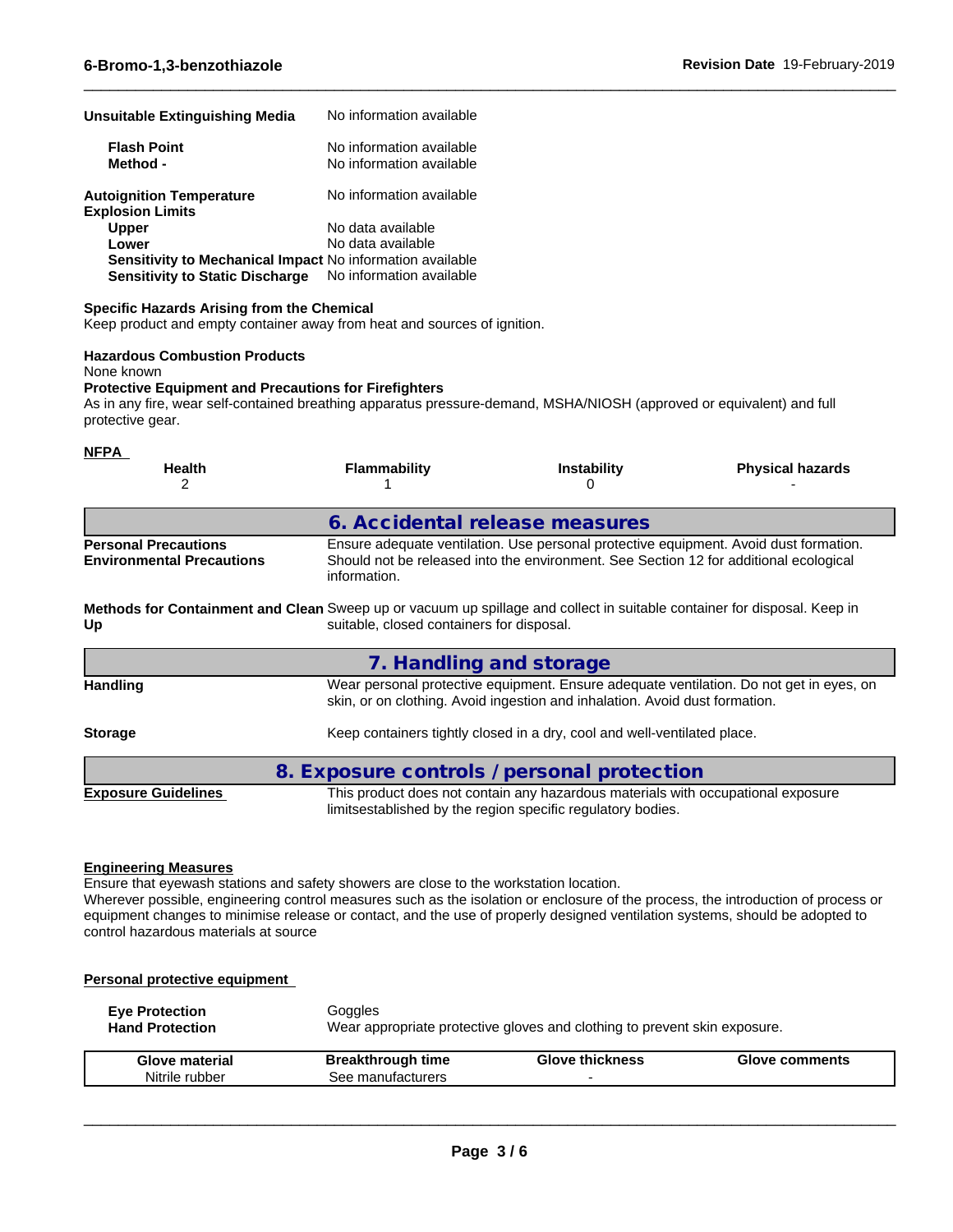| Neoprene       | recommendations | Splash protection only |
|----------------|-----------------|------------------------|
| Natural rubber |                 |                        |
| <b>PVC</b>     |                 |                        |

 $\_$  ,  $\_$  ,  $\_$  ,  $\_$  ,  $\_$  ,  $\_$  ,  $\_$  ,  $\_$  ,  $\_$  ,  $\_$  ,  $\_$  ,  $\_$  ,  $\_$  ,  $\_$  ,  $\_$  ,  $\_$  ,  $\_$  ,  $\_$  ,  $\_$  ,  $\_$  ,  $\_$  ,  $\_$  ,  $\_$  ,  $\_$  ,  $\_$  ,  $\_$  ,  $\_$  ,  $\_$  ,  $\_$  ,  $\_$  ,  $\_$  ,  $\_$  ,  $\_$  ,  $\_$  ,  $\_$  ,  $\_$  ,  $\_$  ,

Inspect gloves before use. observe the instructions regarding permeability and breakthrough time which are provided by the supplier of the gloves. (Refer to manufacturer/supplier for information) gloves are suitable for the task: Chemical compatability, Dexterity, Operational conditions, User susceptibility, e.g. sensitisation effects, also take into consideration the specific local conditions under which the product is used, such as the danger of cuts, abrasion. gloves with care avoiding skin contamination.

#### **Respiratory Protection**

When workers are facing concentrations above the exposure limit they must use appropriate certified respirators. Follow the OSHA respirator regulations found in 29 CFR 1910.134 or European Standard EN 149. Use a NIOSH/MSHA or European Standard EN 149 approved respirator if exposure limits are exceeded or if irritation or other symptoms are experienced. To protect the wearer, respiratory protective equipment must be the correct fit and be used and maintained properly **Recommended Filter type:** Particulates filter conforming to EN 143

When RPE is used a face piece Fit Test should be conducted

#### **Environmental exposure controls**

No information available.

#### **Hygiene Measures**

Handle in accordance with good industrial hygiene and safety practice. Keep away from food, drink and animal feeding stuffs. Do not eat, drink or smoke when using this product. Remove and wash contaminated clothing before re-use. Wash hands before breaks and at the end of workday.

|                                         | 9. Physical and chemical properties |
|-----------------------------------------|-------------------------------------|
| <b>Physical State</b>                   | Solid                               |
| Appearance                              | White - Light brown                 |
| Odor                                    | No information available            |
| <b>Odor Threshold</b>                   | No information available            |
| рH                                      | No information available            |
| <b>Melting Point/Range</b>              | 52 - 54 °C / 125.6 - 129.2 °F       |
| <b>Boiling Point/Range</b>              | No information available            |
| <b>Flash Point</b>                      | No information available            |
| <b>Evaporation Rate</b>                 | Not applicable                      |
| <b>Flammability (solid,gas)</b>         | No information available            |
| <b>Flammability or explosive limits</b> |                                     |
| <b>Upper</b>                            | No data available                   |
| Lower                                   | No data available                   |
| <b>Vapor Pressure</b>                   | No information available            |
| <b>Vapor Density</b>                    | Not applicable                      |
| <b>Specific Gravity</b>                 | No information available            |
| <b>Solubility</b>                       | No information available            |
| Partition coefficient; n-octanol/water  | No data available                   |
| <b>Autoignition Temperature</b>         | No information available            |
| <b>Decomposition Temperature</b>        | No information available            |
| <b>Viscosity</b>                        | Not applicable                      |
| <b>Molecular Formula</b>                | C7 H4 Br NS                         |
| <b>Molecular Weight</b>                 | 214.08                              |
|                                         |                                     |

# **10. Stability and reactivity**

| <b>Reactive Hazard</b>     | None known, based on information available |
|----------------------------|--------------------------------------------|
| <b>Stability</b>           | Stable under normal conditions.            |
| <b>Conditions to Avoid</b> | Incompatible products.                     |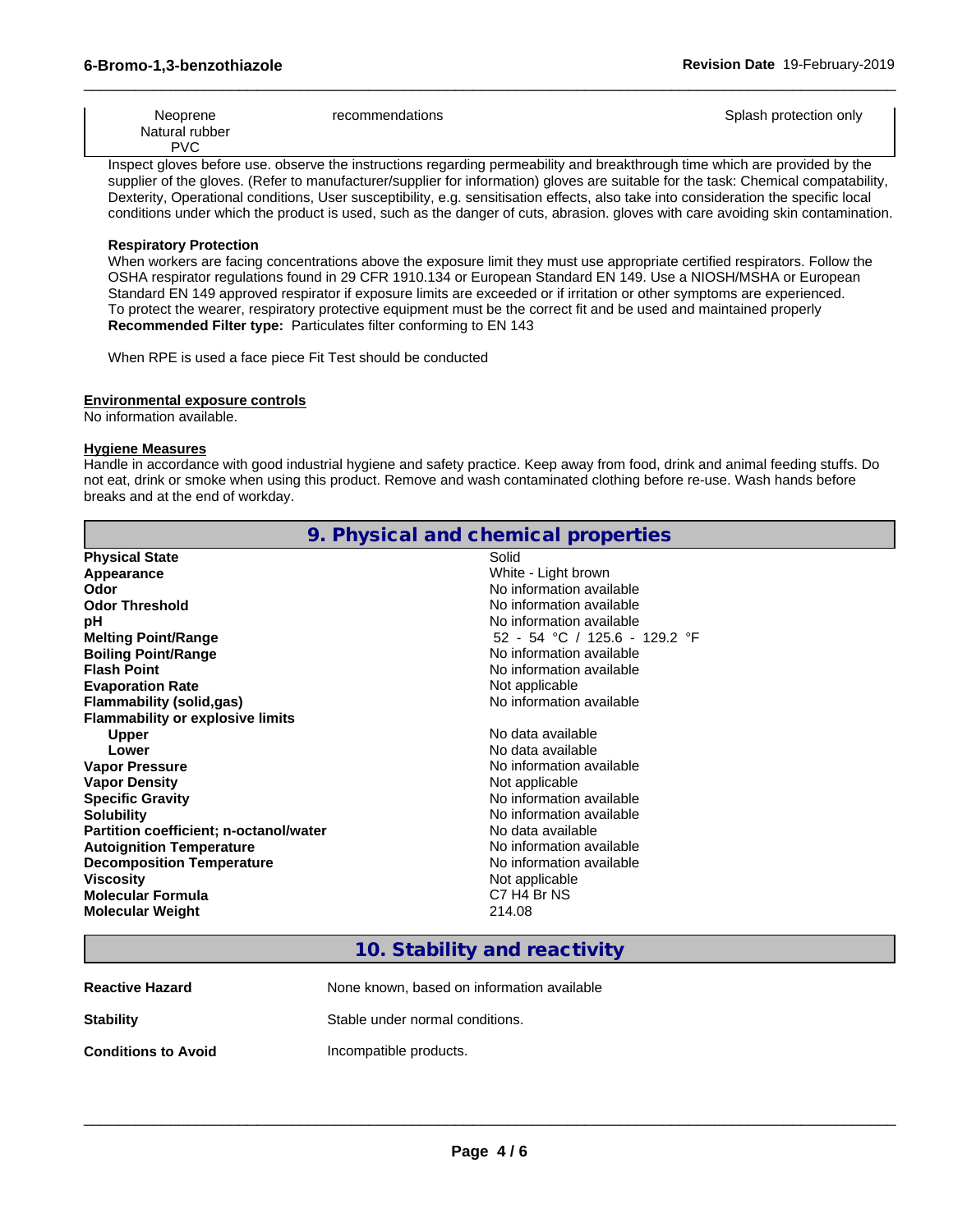| <b>Incompatible Materials</b>                                                                                                                                                                                     | Strong oxidizing agents          |                                                                                          |              |                                                                                   |               |
|-------------------------------------------------------------------------------------------------------------------------------------------------------------------------------------------------------------------|----------------------------------|------------------------------------------------------------------------------------------|--------------|-----------------------------------------------------------------------------------|---------------|
| Hazardous Decomposition Products None under normal use conditions                                                                                                                                                 |                                  |                                                                                          |              |                                                                                   |               |
| <b>Hazardous Polymerization</b>                                                                                                                                                                                   |                                  | Hazardous polymerization does not occur.                                                 |              |                                                                                   |               |
| <b>Hazardous Reactions</b>                                                                                                                                                                                        | None under normal processing.    |                                                                                          |              |                                                                                   |               |
|                                                                                                                                                                                                                   |                                  | 11. Toxicological information                                                            |              |                                                                                   |               |
| <b>Acute Toxicity</b>                                                                                                                                                                                             |                                  |                                                                                          |              |                                                                                   |               |
| <b>Product Information</b><br><b>Component Information</b><br><b>Toxicologically Synergistic</b><br><b>Products</b><br>Delayed and immediate effects as well as chronic effects from short and long-term exposure | No information available         |                                                                                          |              |                                                                                   |               |
| <b>Irritation</b>                                                                                                                                                                                                 | No information available         |                                                                                          |              |                                                                                   |               |
| <b>Sensitization</b>                                                                                                                                                                                              | No information available         |                                                                                          |              |                                                                                   |               |
| Carcinogenicity                                                                                                                                                                                                   |                                  | The table below indicates whether each agency has listed any ingredient as a carcinogen. |              |                                                                                   |               |
| <b>CAS-No</b><br>Component                                                                                                                                                                                        | <b>IARC</b>                      | <b>NTP</b>                                                                               | <b>ACGIH</b> | <b>OSHA</b>                                                                       | <b>Mexico</b> |
| 6-Bromo-1,3-benzothia<br>53218-26-1<br>zole                                                                                                                                                                       | Not listed                       | Not listed                                                                               | Not listed   | Not listed                                                                        | Not listed    |
| <b>Mutagenic Effects</b>                                                                                                                                                                                          |                                  | No information available                                                                 |              |                                                                                   |               |
| <b>Reproductive Effects</b>                                                                                                                                                                                       | No information available.        |                                                                                          |              |                                                                                   |               |
| <b>Developmental Effects</b>                                                                                                                                                                                      | No information available.        |                                                                                          |              |                                                                                   |               |
| <b>Teratogenicity</b>                                                                                                                                                                                             | No information available.        |                                                                                          |              |                                                                                   |               |
| <b>STOT - single exposure</b><br><b>STOT - repeated exposure</b>                                                                                                                                                  | Respiratory system<br>None known |                                                                                          |              |                                                                                   |               |
| <b>Aspiration hazard</b>                                                                                                                                                                                          | No information available         |                                                                                          |              |                                                                                   |               |
| Symptoms / effects, both acute and No information available<br>delayed                                                                                                                                            |                                  |                                                                                          |              |                                                                                   |               |
| <b>Endocrine Disruptor Information</b>                                                                                                                                                                            | No information available         |                                                                                          |              |                                                                                   |               |
| <b>Other Adverse Effects</b>                                                                                                                                                                                      |                                  | The toxicological properties have not been fully investigated.                           |              |                                                                                   |               |
|                                                                                                                                                                                                                   |                                  | 12. Ecological information                                                               |              |                                                                                   |               |
| <b>Ecotoxicity</b><br>Do not empty into drains.                                                                                                                                                                   |                                  |                                                                                          |              |                                                                                   |               |
| <b>Persistence and Degradability</b>                                                                                                                                                                              | No information available         |                                                                                          |              |                                                                                   |               |
| <b>Bioaccumulation/ Accumulation</b>                                                                                                                                                                              | No information available.        |                                                                                          |              |                                                                                   |               |
| <b>Mobility</b>                                                                                                                                                                                                   | No information available.        |                                                                                          |              |                                                                                   |               |
|                                                                                                                                                                                                                   |                                  | 13. Disposal considerations                                                              |              |                                                                                   |               |
| <b>Waste Disposal Methods</b>                                                                                                                                                                                     |                                  | Chemical waste generators must determine whether a discarded chemical is classified as a |              | hazardous waste. Chemical waste generators must also consult local, regional, and |               |